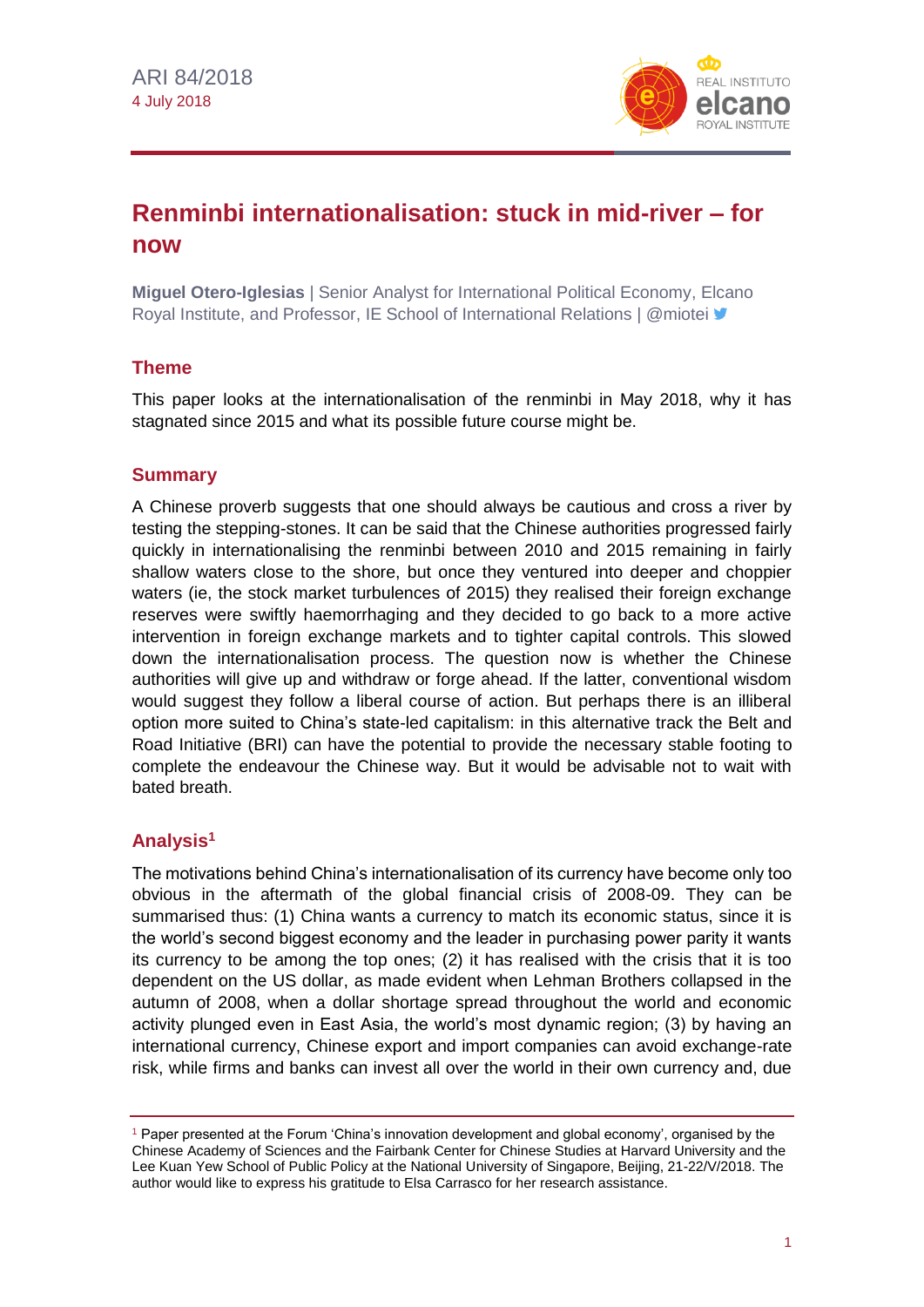to the demand for Chinese currency, foreign financing can therefore be cheaper; (4) it wants to develop its own financial centres in order to compete with New York and London, and while Hong Kong is already a top financial hub, Shanghai is not there yet and internationalisation will give it the boost it needs; and (5) many in China believe that for the renminbi (RMB) to be successful it will require certain structural, and difficult, reforms for China to continue benefitting from a sustainable growth.<sup>2</sup>

Since the Chinese government started in earnest to develop a two-track approach towards the RMB's internationalisation in 2009, the currency has increased its level of foreign usage, with a steady rise from 2010 to 2013 and a substantial acceleration between 2013 and 2015. That year, the RMB even managed to be included in the Special Drawing Rights (SDR) basket of the International Monetary Fund (IMF), a milestone for policymakers in Beijing, especially at the People's Bank of China (PBoC). However, since the stock market turbulences of 2015 and the depreciation of the RMB they provoked, the Chinese currency's internationalisation in 2016 and 2017 either stagnated or even declined. In 2011, when first looking at the prospects for the RMB's internationalisation, I argued that the Beijing authorities were following the traditional cautious Chinese approach of crossing the river by testing the stepping stones beneath the surface.<sup>3</sup> In line with the same metaphor, it appears that they are now well into the river but that at the first sign of failing to find a firm footing they have taken a step back (ie, reintroducing capital controls and a more strictly managed exchange-rate regime) and are now wondering whether to continue or to move back.

#### Measuring the progress so far

Before entering into the question of whether China should continue to pursue its currency's internationalisation and how it should do so, it is important to determine –as far as possible– what the foreign use of China's currency is at present. Here it is useful to distinguish between sources, and between hard facts and rhetoric. Certain banks, like Standard Chartered, for instance, which is very active in emerging markets –including China– have an interest in overemphasising the rise of the RMB and underplaying its weaknesses, $4$  while certain academic authors, at the other extreme, can be too negative regarding the Chinese currency's potential<sup>5</sup>. When looking at the data, however, there is a consensus that the internationalisation trend has stagnated since the RMB was included in the SDR. This can be seen graphically when looking at the curve of the Standard Chartered Renminbi Globalisation Index (RGI) (see Figure 1).<sup>6</sup> On a more disaggregated level, here I use the usual functions of money as a medium of exchange

<sup>6</sup> [https://www.sc.com/en/trade-beyond-borders/renminbi-globalisation-index/.](https://www.sc.com/en/trade-beyond-borders/renminbi-globalisation-index/)

<sup>2</sup> Ming Zhang & Bin Zhang (2017), 'The boom and the bust of the RMB's internationalization: a perspective from cross border arbitrage', *Asian Economic Policy Review*, vol. 12, nr 2, p. 237-53.

<sup>&</sup>lt;sup>3</sup> Miguel Otero-Iglesias (2011), 'The internationalisation of the renminbi: prospects and risks', ARI, nr 73/2011, Elcano Royal Institute, 18/IV/2011.

<sup>4</sup> Standard Chartered Bank (2017), 'RMB internationalisation in 2017: change, alignment and maturity', Hong Kong.

<sup>5</sup> J. Benjamin Cohen (2017), 'Should China be ejected from the SDR?', Project Syndicate, 30/V/2017.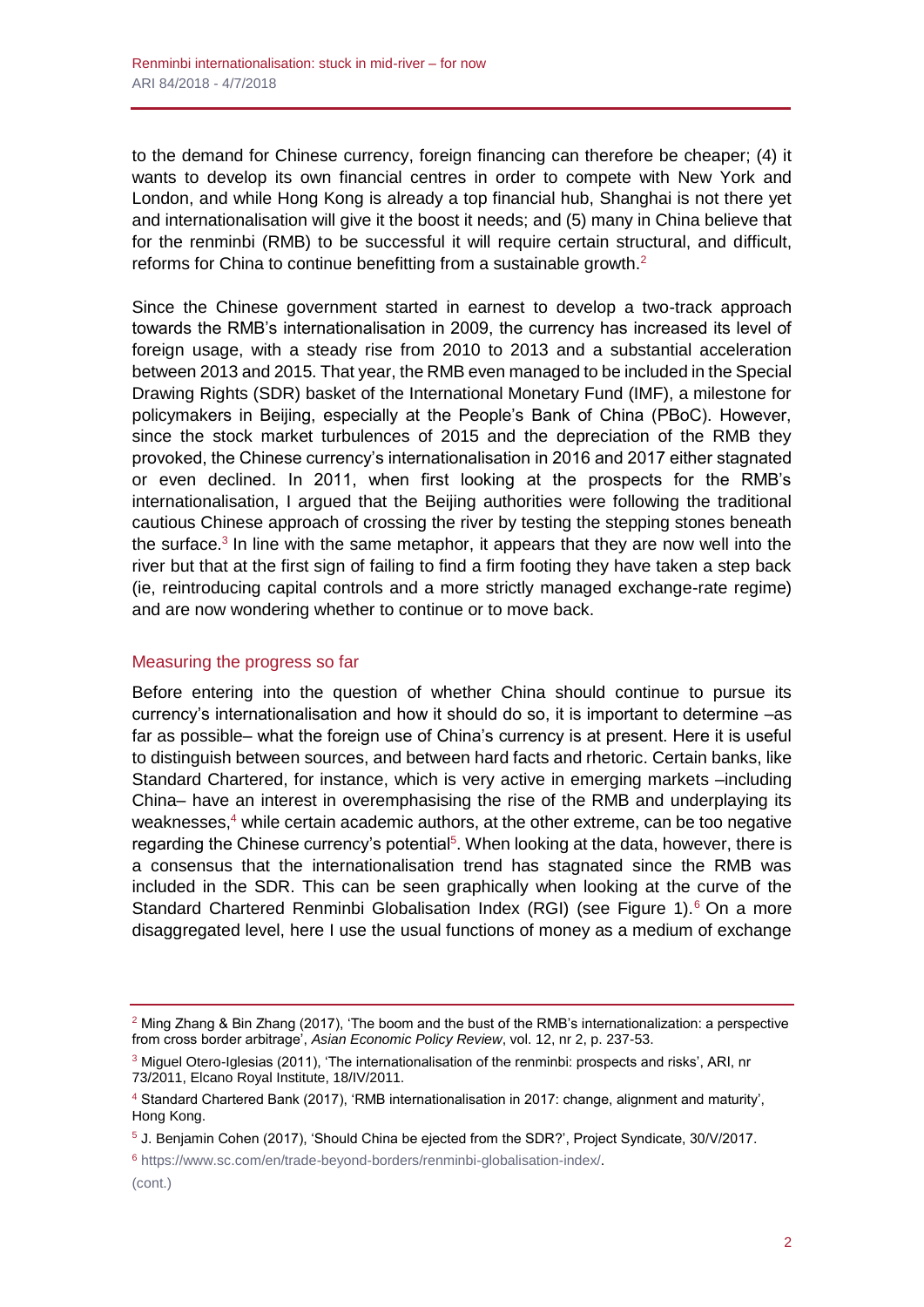(settlement, vehicle currency and swap lines), store of value (deposits, bonds and reserves) and unit of account (invoice and pegs) to provide an overall picture.<sup>7</sup>



**Figure 1. Standard Chartered RMB Globalisation Index**

Source: Standard Chartered Renminbi Globalisation Index (RGI).

Starting with the medium of exchange function, China's cross-border trade settled in RMB rose from over RMB500 billion in 2012 to RMB2 trillion in 2015 (its peak) to fall back to around RMB1 trillion in the spring of 2018 (see Figure 2). In percentage terms, this means that only 15% of Chinese trade is settled in RMB, and usually this includes trade with Hong Kong, which accounts for 80% of that trade. Thus, including Hong Kong as a national transaction, the share of Chinese trade settled, let along invoiced, in RMB would be very small.<sup>8</sup> Where the RMB is regaining ground (almost reaching the levels of 2015) is in the settlement of China's inward and outward foreign direct investment, and especially in the relatively newly established 'Cross-border Interbank Payment System', also known as China's Interbank Payment System (CIPS), which is the Chinese equivalent of SWIFT and an important milestone in creating the necessary infrastructure to internationalise the RMB.

<sup>&</sup>lt;sup>7</sup> Most of the data is drawn from the very useful Natixis RMB Internationalisation Monitor of May 2018 by Alicia Garcia Herrero and her team.

<sup>&</sup>lt;sup>8</sup> The distinction between invoice and settlement is important because if a Chinese export or import company settles in RMB but invoices in US dollars, it carries the exchange rate risk.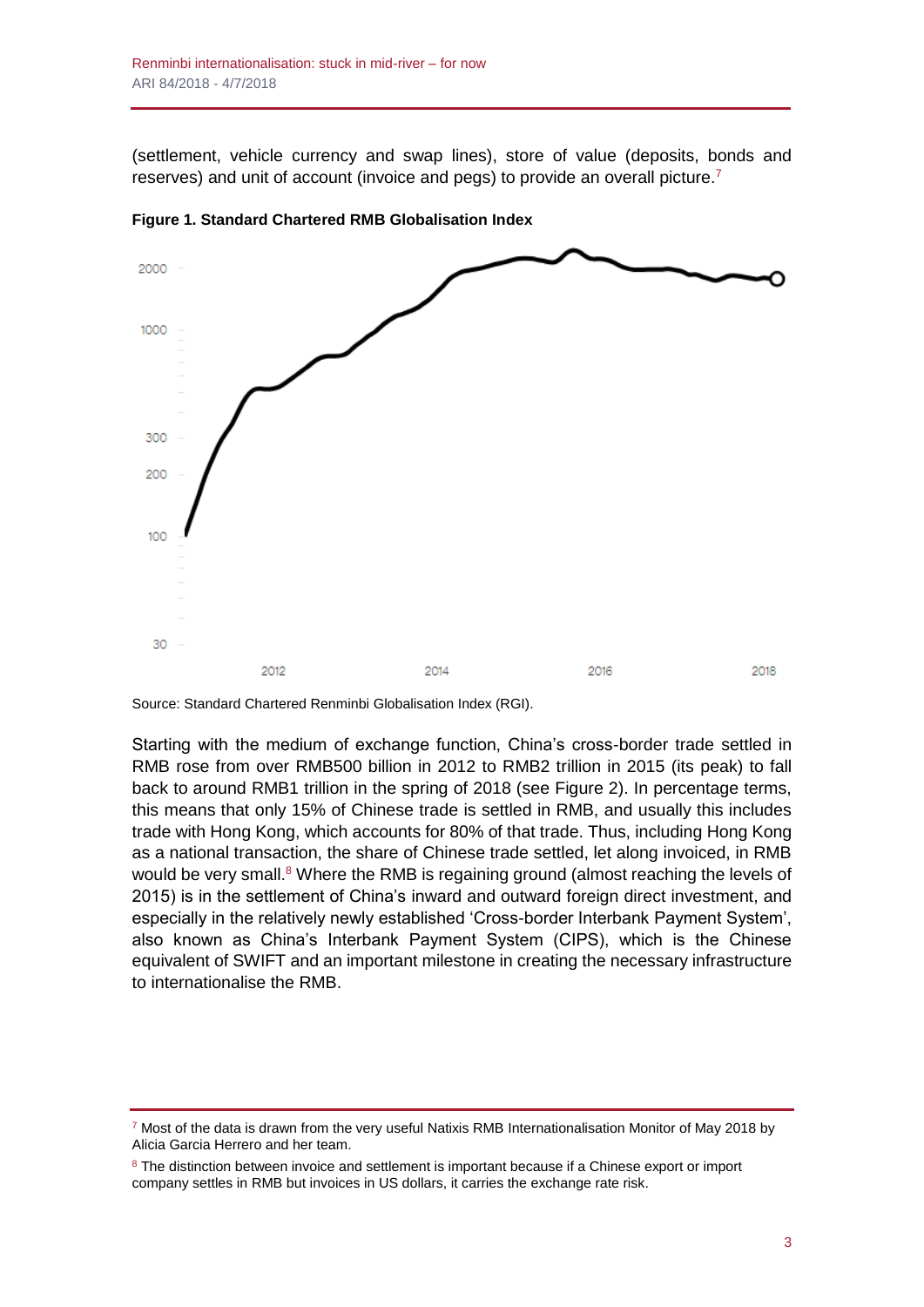**Figure 2. Cross-border trade settled in RMB**



Source: CEIC, Natixis.

Finally, in this specific function of money there are also the official bilateral currency swap agreements that the PBoC has now signed with more than 30 other central banks (see Figure 3): the latest being Albania (in April 2018) and Nigeria (in May 2018). Here it is important to highlight that the total sum of the swaps has now reached RMB3 trillion and that the largest ones are with Hong Kong (RMB400 billion), South Korea (RMB360 billion) and the Bank of England and the ECB (at RMB350 billion each). However, so far only the Hong Kong Monetary Authority, and perhaps the central bank of Argentina, have used the facility. On the other hand, in 2014 China used its swap line with the central bank of Korea to obtain RMB400 million won for a Chinese commercial bank to provide trade financing for paying imports from Korea. $9$  Thus, there is a stark dissonance between the long list of swap agreements and their actual use.

<sup>&</sup>lt;sup>9</sup> There is a very useful interactive webpage on Central Bank Currency Swaps by the Council on Foreign Relations at [https://www.cfr.org/interactives/central-bank-currency-swaps-since-financial-crisis?cid=otr](https://www.cfr.org/interactives/central-bank-currency-swaps-since-financial-crisis?cid=otr-marketing_use-currency_swaps#!/central-bank-currency-swaps-since-financial-crisis?cid=otr-marketing_use-currency_swaps)[marketing\\_use-currency\\_swaps#!/central-bank-currency-swaps-since-financial-crisis?cid=otr](https://www.cfr.org/interactives/central-bank-currency-swaps-since-financial-crisis?cid=otr-marketing_use-currency_swaps#!/central-bank-currency-swaps-since-financial-crisis?cid=otr-marketing_use-currency_swaps)[marketing\\_use-currency\\_swaps.](https://www.cfr.org/interactives/central-bank-currency-swaps-since-financial-crisis?cid=otr-marketing_use-currency_swaps#!/central-bank-currency-swaps-since-financial-crisis?cid=otr-marketing_use-currency_swaps) Updated in February 2018.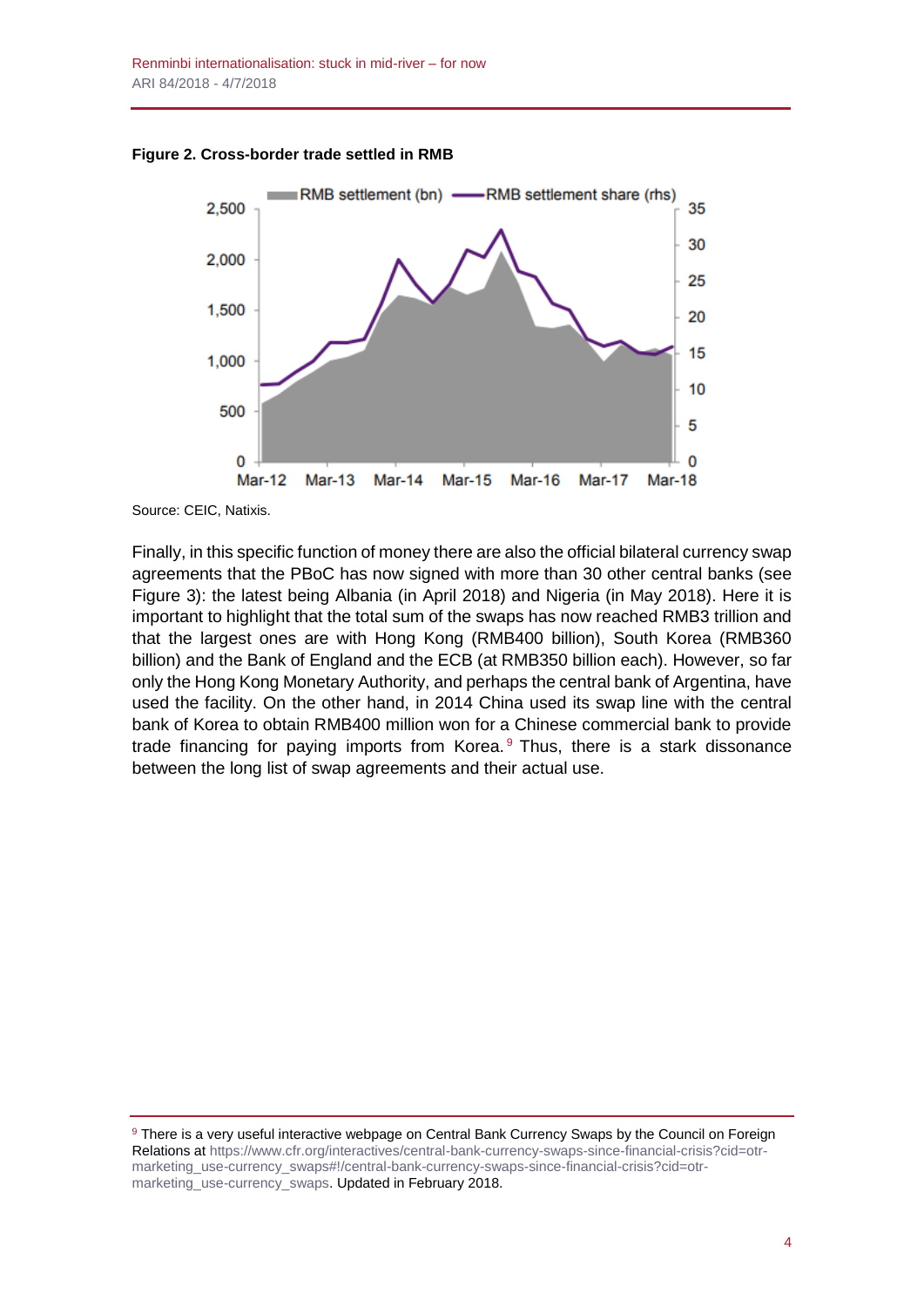

**Figure 3. Currency swap agreements signed by the People's Bank of China**

Source: Natixis.

In the field of payment and vehicle currencies, the most reliable and quoted data are those provided by SWIFT for international payments, which show that the share of payments in RMB has shrunk from 1.60% in December 2015 to 0.98% in December 2017 (see Figure 4). This is far removed from the US dollar's 41%, the euro's 39%, sterling's 4% and the yen's 3.5%. As a matter of fact, the Chinese RMB is only in eighth position, after the Canadian dollar, the Swiss franc and the Australian dollar.<sup>10</sup> In the foreign exchange markets the pattern is very similar. Here the essential data is the triennial Bank for International Settlements (BIS) survey that, in its latest edition, published at the end of 2016, shows that the US dollar comprises 88% of transactions (out of 200%, because there are always two currencies involved), the euro 31%, the yen 22%, sterling 13% and the Chinese RMB again in eighth position at 4%, in this case following the Australian (7%) and Canadian (5%) dollars and the Swiss franc (5%).<sup>11</sup>

 $10$  SWIFT (2018), 'RMB internationalisation: where we are and what we can expect in 2018', RMB Tracker, January.

<sup>&</sup>lt;sup>11</sup> BIS (2016), 'Turnover of OTC foreign exchange instruments, by currency', April, [https://www.bis.org/statistics/d11\\_3.pdf.](https://www.bis.org/statistics/d11_3.pdf)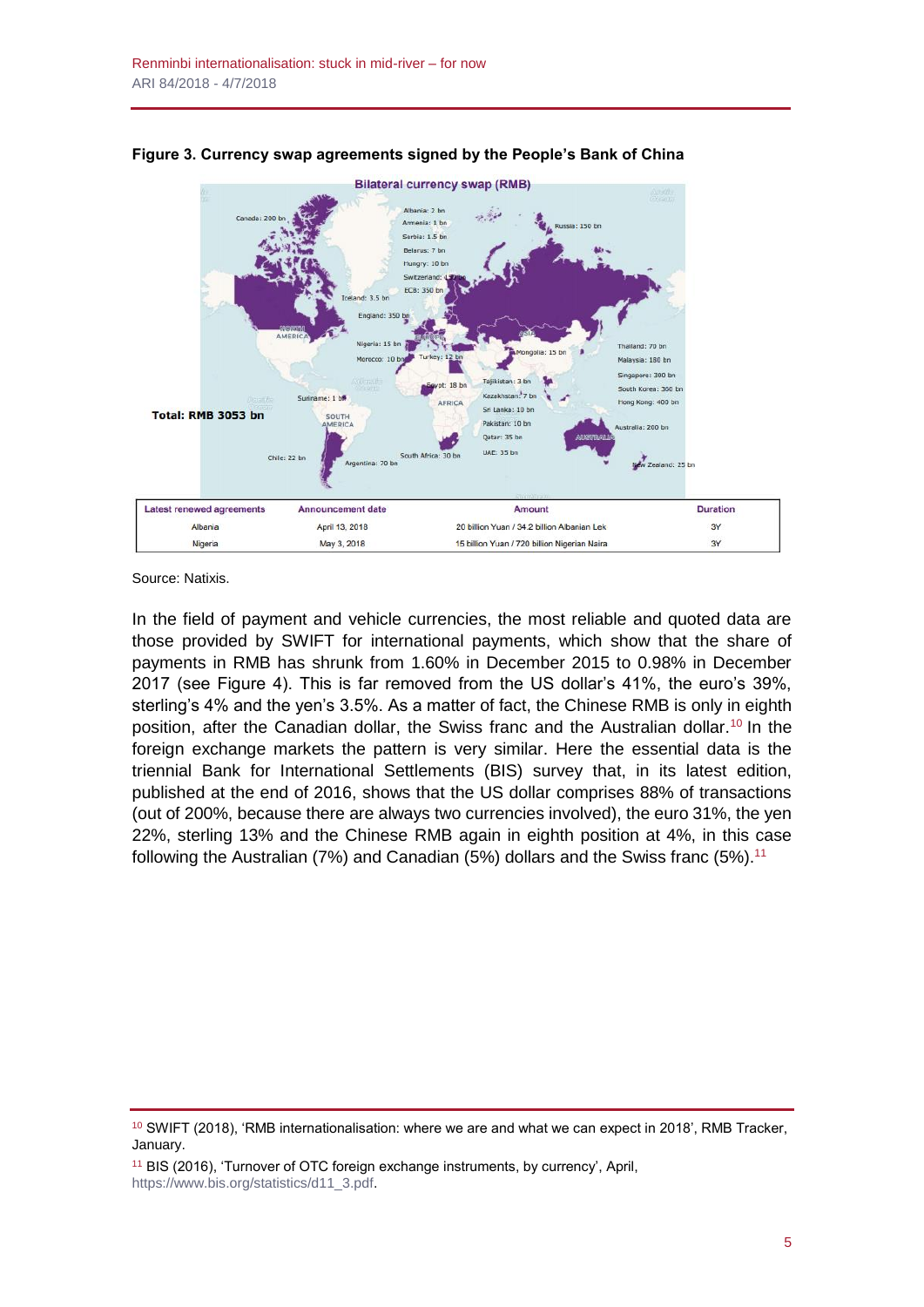

#### **Figure 4. Currencies used in international payments settled by SWIFT**

Source: SWIFT.

When it comes to the attribute of store-of-value, the RMB equity held by overseas institutions within China has overcome the slump of 2015 and 2016 and has now reached higher levels (over RMB1 trillion) than before the stock market turbulences of 2015. This shows that China's stock-market connect initiatives<sup>12</sup> are having some positive impact (see Figure 5). This can be said of private and public bonds in general, although here the preference is treasuries.





<sup>12</sup> 'Stock Connect' refers to the link between the stock exchanges of Shanghai and Shenzen with Hong

Kong. See Goldman Sachs (2016), 'What is stock connect', December, [http://www.goldmansachs.com/our-thinking/pages/stock-connect-infographic/index.html?cid=sch-pd-](http://www.goldmansachs.com/our-thinking/pages/stock-connect-infographic/index.html?cid=sch-pd-google-stockconnect-searchad-20185--&mkwid=BCpAKrmh)

[google-stockconnect-searchad-20185--&mkwid=BCpAKrmh.](http://www.goldmansachs.com/our-thinking/pages/stock-connect-infographic/index.html?cid=sch-pd-google-stockconnect-searchad-20185--&mkwid=BCpAKrmh)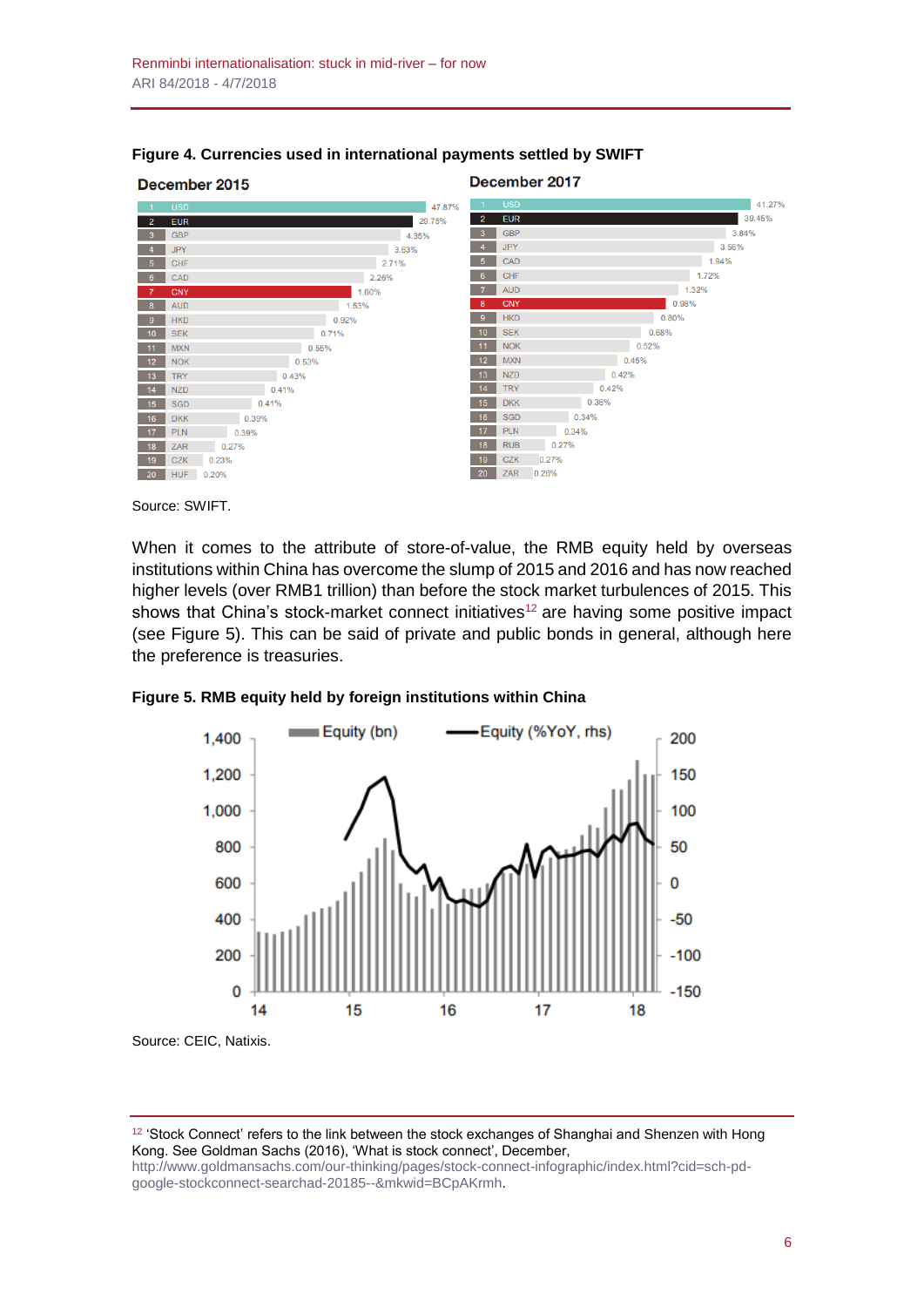In this regard, it is interesting to see that in the RMB Qualified Foreign Institutional Investor (RQFII) quotas the countries that invest the most in China are the US, Korea and Singapore, followed by the UK, France and Germany. On the public side of the storeof-value function, the benchmark is the official foreign reserves disclosed by the IMF (COFER): again, the RMB is far removed from the other four currencies that compose the SDR basket, accounting for only 1% of allocated world reserves, while the US dollar is at 63%, the euro at 20% and both the yen and sterling at 5% (see Figure 6).



**Figure 6. Currency composition of official foreign exchange reserves (COFER)**

Note: the RMB has only been recorded separately since the 4<sup>th</sup> quarter of 2016. Source: IMF.

In the debt markets, the RMB is still in its infancy compared to the US dollar and the euro. The issue of private and public debt in foreign currency is so dominated by the US currency (60% of the total), with the euro a distant second (slightly more than 20%), that international comparisons usually only list the yen, below 5% and in decline, as is the trend for all other currencies.<sup>13</sup> Nonetheless, from a very low base, corporate and sovereign bonds denominated in RMB have also overcome the dip recorded in 2015-16 and are now at record numbers, more so on the corporate side than the public one. Of course, here China and the RMB have enormous potential. Currently, the participation of foreign investors in the Chinese domestic bond market is only 2%, compared with 60% in Mexico and 35% in Brazil. This might change with the gradual opening up of the China Interbank Bond Market (CIBM), a development that international banks and investors are eagerly awaiting.<sup>14</sup>

<sup>&</sup>lt;sup>13</sup> ECB (2017), 'The international role of the euro', July.

<sup>&</sup>lt;sup>14</sup> See the 2017 Standard Chartered report on the RMB mentioned above.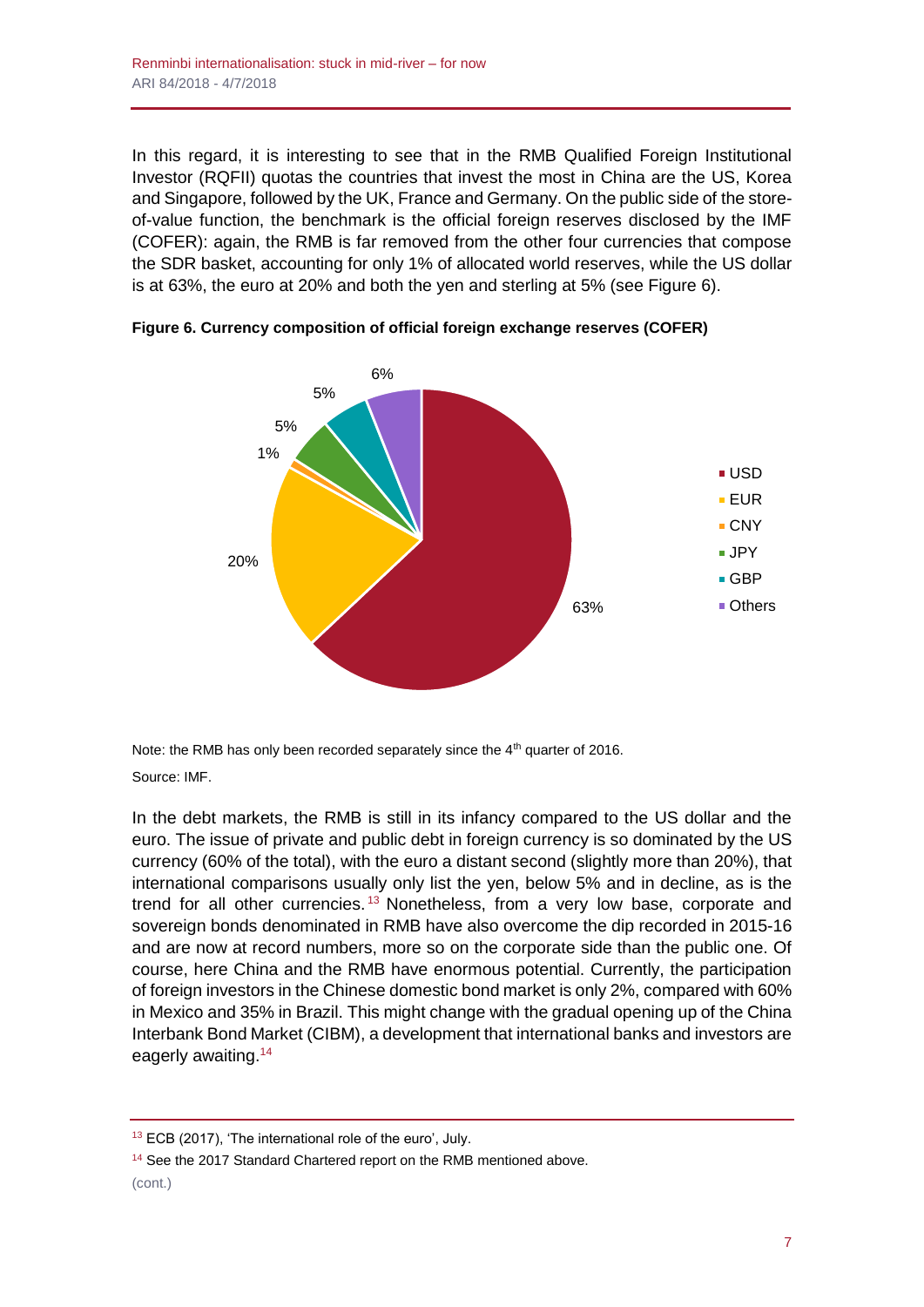On matters related to the unit-of-account function, the data are scant. In the EU, for instance, the data for extra-EU exports and imports of European firms show that roughly 50% of exports are invoiced in euros, around 30% in US dollars, 8% in non-euro European currencies and only 12% in other currencies.<sup>15</sup> The Chinese authorities do not appear to provide this type of micro-data. Again, it is important to distinguish between the currency of invoice and that of settlement, which are not necessarily the same and determine exchange-rate risks. SWIFT offers data of RMB usage for commercial payments ending in China and Hong Kong and shows that a very high percentage of the purchases from countries such as the UAE, Korea and Taiwan are effected in RMB, with Korea close to 90%. The countries that use less RMB when purchasing from China are Pakistan and the US, doing so in less than 5% of payments. Countries like the Netherlands and the UK are in the middle, at close to 50% of payments in RMB. But it must be borne in mind that this is settlement and not invoice.

Of course, when it comes to invoice, the pricing of oil is a fundamental issue and in this respect China is making progress with the yuan-denominated crude oil futures contracts listed on the Shanghai Futures Exchange since 2018. If the market develops and, more importantly, if at some point the price of the oil barrel is quoted in RMB in any of the international markets, then this would be a game-changer. None of the other SDR basket currencies has that.

### Explaining stagnation

This section aims to explain the reasons that brought the attempt to internationalise the RMB in 2015 and 2016 to a halt. In other words, what prompted the Chinese authorities to check their attempt to cross the river? Obviously, stock market turbulence and the consequent depreciation of the RMB were a watershed. Although there is a general sense that the stock market crash of Summer 2015 was triggered by ultra-loose credit easing, a stock market bubble and the underlying reduction in the pace of GDP growth of the Chinese economy, it is important to analyse more in detail some of the mechanisms that caused the crisis and the reaction of the Chinese authorities to mitigate it, since it was these same actions that impeded the further internationalisation of the RMB.

For this, it is useful to summarise the work of Zhang Ming, one of the most respected economists in China.<sup>16</sup> In his view, one cannot understand the crisis, and the evolution of the internationalisation process of the RMB for that matter, without looking at the foreign exchange value of the Chinese currency. During the years 2013 and 2014, the US dollar appreciated considerably. Specifically, the US dollar Index appreciated 13% from the end of 2012 until the end of 2014. At the same time, due to the managed floating exchange rate regime of the RMB its value remained relatively stable vis-à-vis the US

[http://ec.europa.eu/eurostat/statistics-](http://ec.europa.eu/eurostat/statistics-explained/index.php/International_trade_in_goods_by_invoicing_currency)

<sup>15</sup> Eurostat (2017), 'International trade in goods by invoicing currency',

[explained/index.php/International\\_trade\\_in\\_goods\\_by\\_invoicing\\_currency.](http://ec.europa.eu/eurostat/statistics-explained/index.php/International_trade_in_goods_by_invoicing_currency)

 $16$  Ming Zhang (2018), 'China's efforts to contain renminbi's depreciation and the relating impacts', paper presented at the seminar Chinese Overseas Investment in the Energy Sector: Opportunity and Risk, organised by the Global Development Policy Center of Boston University and the Institute of World Economics and Politics at the Chinese Academy of Social Sciences in Boston, 30/III/2018.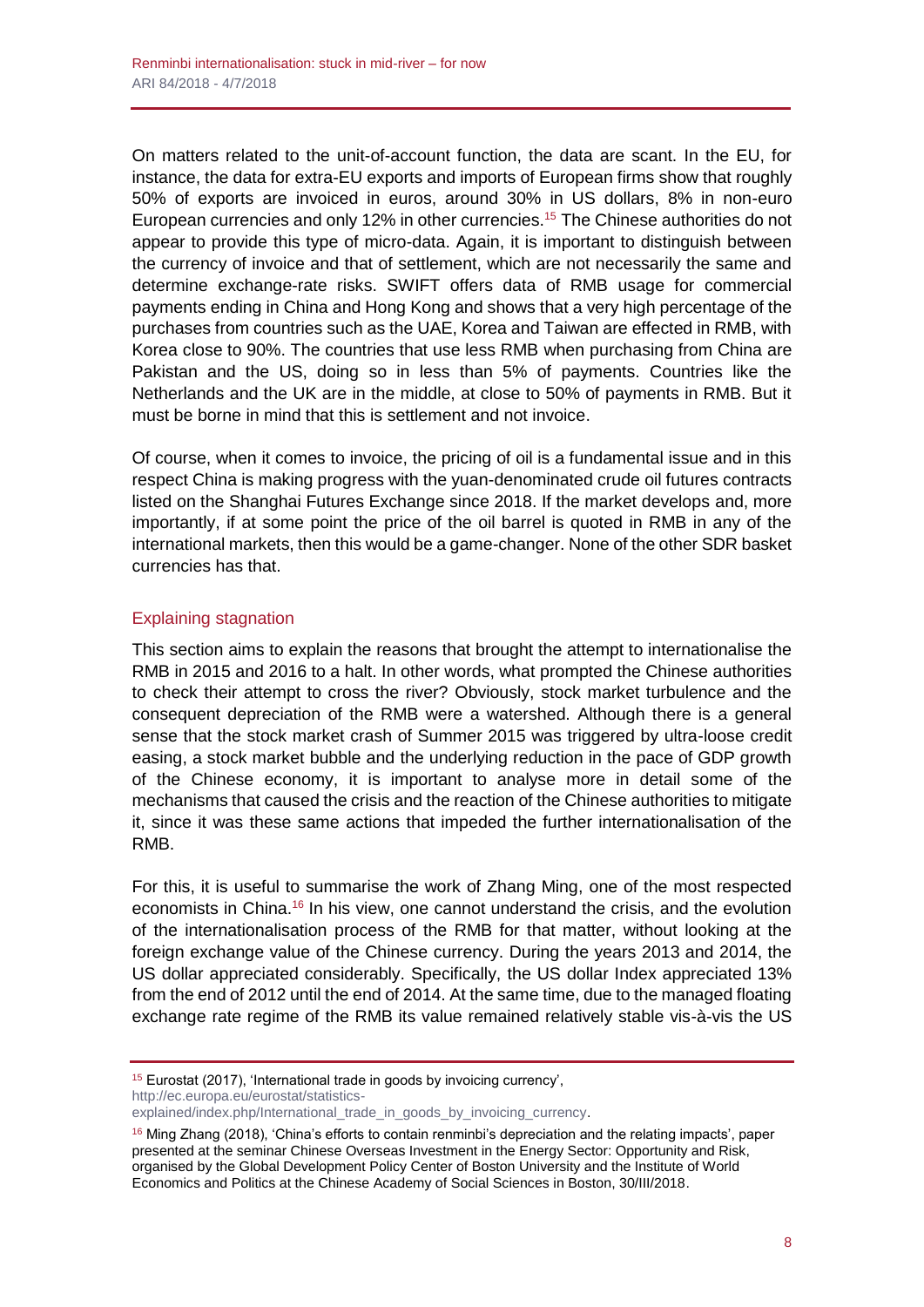currency over the period, appreciating only 2.6%. This meant that the Chinese currency appreciated considerably with respect to other currencies, especially the euro. In fact, Zhang does not consider this, but during the period the value of the European currency was important for several reasons. First, the US dollar Index is heavily determined by the euro, since it accounts for 58% of its value, and, secondly, the Eurozone economy as a whole is roughly the same size as that of China, is a bigger exporter and has a much higher per capita income and therefore a very important systemic impact for China, not least because it is the second largest export market for Chinese products after the US. Hence, a considerable appreciation of the RMB versus the euro has substantial effects and that is precisely what occurred between May 2014, when the ECB, under the command of Mario Draghi, accelerated its dovish monetary policy, and April 2015, just a few months before the stock market crash in China. In this period the RMB appreciated a whopping 25% against the euro (see Figure 7).



**Figure 7. RMB-euro exchange rate**

Source: ECB.

This massive appreciation of the RMB led Zhang to argue that the RMB was overvalued over the period according to macroeconomic fundamentals and therefore that at some point the market expectations of an ever appreciating RMB, which drove RMB internationalisation, would have to be reversed, and this happened over the 2014 and 2015 period. Interestingly, for more than a year, from February 2014 until April 2015, the PBoC intervened in the FX market to keep the exchange rate of the RMB stable vis-àvis the US, but by doing so the value of the Chinese currency was increasing versus the second most international currency: the euro. This was highly problematic and partly explains, alongside the bleeding of reserves that the intervention was generating, why finally the PBoC decided on 11 August 2015 to reform the exchange rate mechanism and let the RMB depreciate more on a daily basis. Actually, Zhang points out that the 'RMB exchange rate mechanism entered the era of free floating during a short period after the 8/11 reform… (since) the opening price of RMB against the US\$ decreased from 6.1162 on 10 August 2015 to 6.4010 on 13 August 2015, depreciating 4.7% in only three days'. In the metaphor employed above, this is the moment when Chinese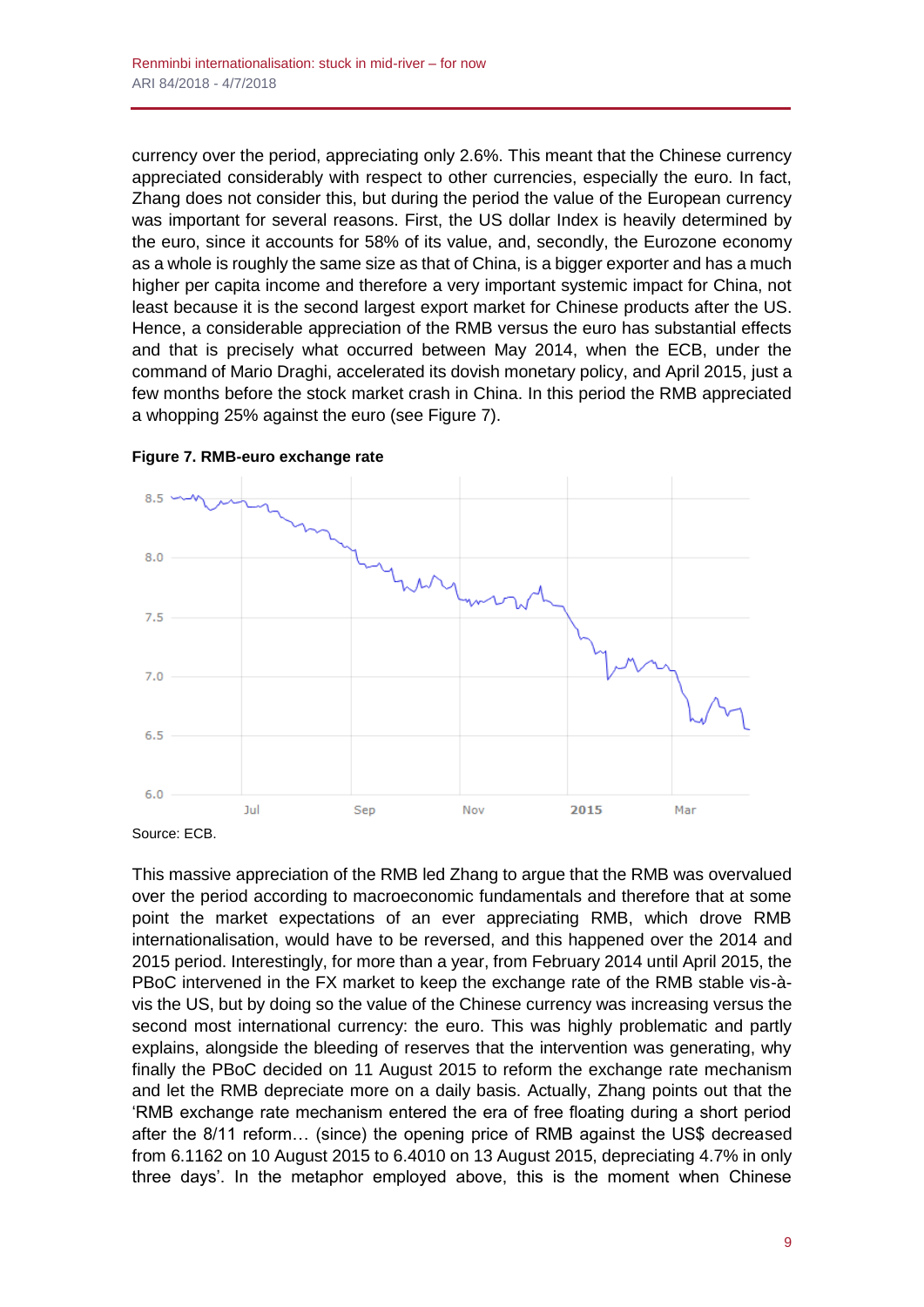policymakers, in their journey across the river of internationalisation, realised that they could not see the next stepping stone, and they quickly drew back. They intensified intervention in the foreign exchange market and tightened capital controls.

Overall, in order to stem the crisis, the Chinese authorities applied three strategies that might have been necessary to avoid further instability but all of them were detrimental for the internationalisation of the Chinese currency. First of all, they had to use their massive foreign exchange reserves to keep the value of the RMB stable. This came at a cost. Chinese foreign reserves declined from US\$4 trillion in June 2014 to US\$3 trillion in January 2017 (see Figure 8), a massive reduction that came very close to what many in China believed would be the optimal level of reserves: according to Zhang's own calculations, following the IMF matrix, this was US\$2.83 trillion by the end of 2016. The massive reduction in reserves dented China's prestige as a stable economy and therefore discouraged the holding of RMB abroad. In hindsight, however, as in the 1997- 98 Asian Financial Crisis, international observers might value the fact that the Chinese authorities kept the exchange rate stable. At that time many in the West feared that China would let its currency drop by 20% and that it would lead to a massive deflationary shock in the world economy and intensify the pending currency wars.





Source: PBOC.

Since the foreign exchange intervention was not very effective, the Chinese authorities had to use more drastic measures to halt the haemorrhage. This they did in the form of tighter capital controls. In particular, Beijing started to worry that much outward foreign direct investment (OFDI) was not really that, but rather capital flight. For that reason it first started to restrict OFDI in foreign currencies (to ensure RMB internationalisation was unaffected) but then also in RMB, which, of course, massively reduced the access to RMB overseas. Zhang reckons that the PBoC strategy was effective. 'After 11 consecutive quarters of financial account deficit from 2014Q2 to 2016Q4, China began to face 4 consecutive quarters of financial account surplus from 2017Q1 to 2017Q4'. But stopping in mid-river had two major consequences. First, the liberalisation of the capital account, envisioned by the PBoC to reform the country and put it on a more sustainable course of growth, was reversed, and, secondly, that the offshore RMB markets dried up.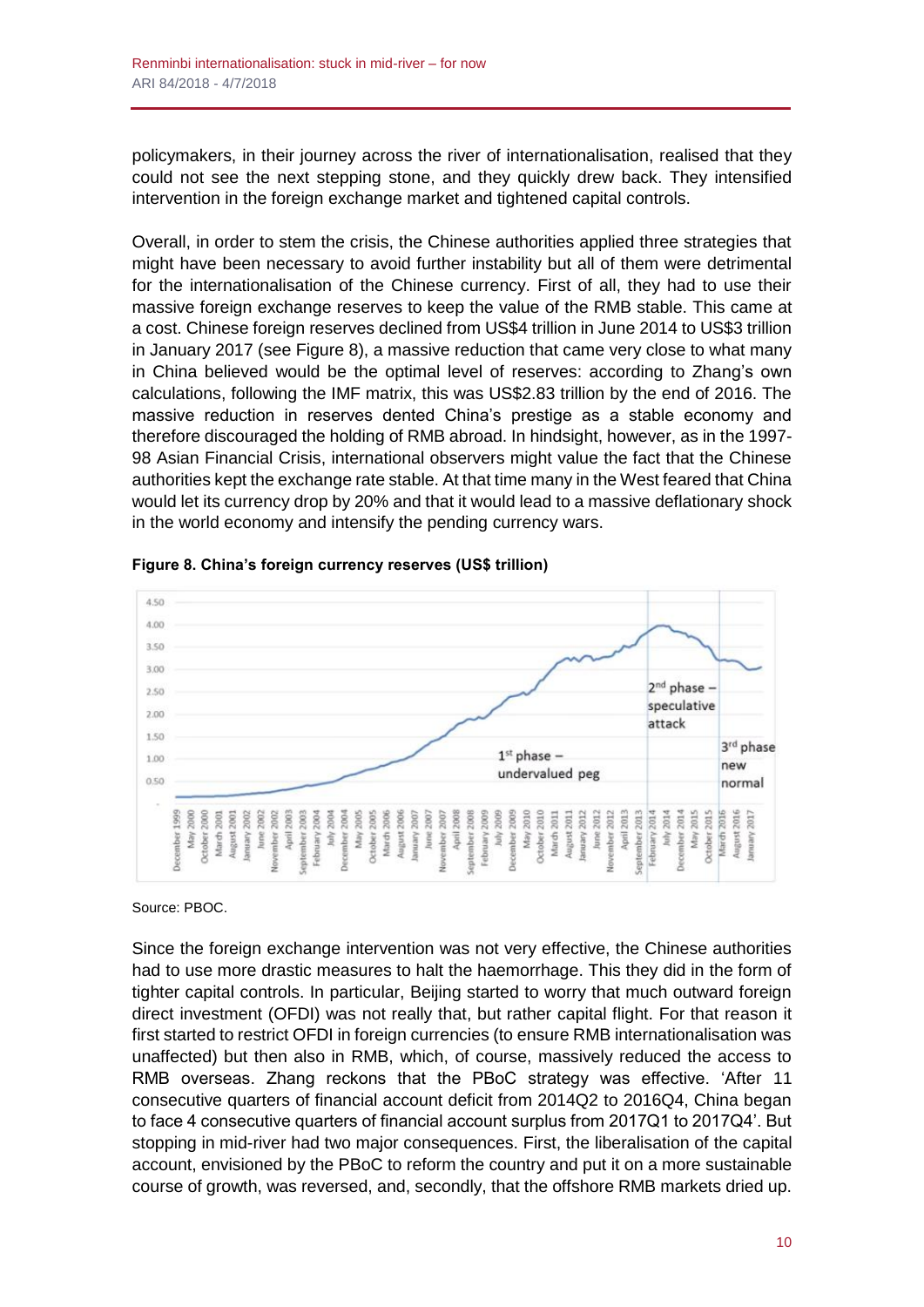One thing is clear, if the RMB wants to become an international currency, foreign investors need to get hold of it and this can only happen via a current or capital account deficit: this is a major structural issue that China still needs to overcome.

Most Western (and even Chinese) experts and commentators would also argue that for the RMB to be a fully international currency its price needs to be determined by market forces, as with the US dollar, euro, sterling and almost always for the yen. This is not the case with the RMB, and certainly not since the 11/8 reforms. Free floating was considered a no-go by the Chinese authorities and from the end of 2015 and early 2016 they introduced a series of changes that reduced rather than liberalised the RMB's market pricing. The first was the introduction of the China Foreign Exchange Trade System (CFETS), which essentially tracks the value of 13 currencies on a weighted basis with the US dollar as its largest component (26%), followed by the euro (21%), the yen (15%) and so forth. The RMB's price therefore follows two variables, each with a weight of 50%: the closing price of the previous day in the FX market and the CFETS exchange rate. The arrangement was not, however, optimal. When the US dollar index weakened (and hence the dollar depreciated) the RMB vs the US dollar exchange rate remained relatively stable, but when the US dollar index climbed the depreciation pressure on the RMB multiplied, undermining the entire object of the exercise. This led in May 2017 to the introduction of the 'three-factor pricing mechanism', which includes the two variables mentioned above and a 'counter-cyclical adjustment' factor, which essentially means that the PBoC will intervene whenever it thinks that the price of the RMB is misaligned with macroeconomic fundamentals and follows market irrationality. This is in line with the usual Chinese government tradition of generating 'administratively managed market equilibria'.<sup>17</sup> The 'three factors pricing mechanism' has so far worked, but the drawback is that RMB exchange-rate liberalisation was postponed indefinitely.

Overall, it can be concluded, as Zhang & Zhang do in another worthwhile study,  $18$  that between 2010 and 2014 the remarkable success in the RMB's internationalisation was to a large extent driven by market expectations of an appreciation and the consequent arbitrage the trend gave rise to, rather than on any solid grounding. The Chinese authorities continued to cross the river but at some point they realised their footing was unsure, as suggested by those critical of the inclusion of the RMB in the SDR basket of the IMF.<sup>19</sup>

#### The way forward

Now that RMB internationalisation is stuck in mid-river, perhaps many in China are thinking that it was not a good idea to begin to cross in the first place. There is a reason why Germany and Japan, two other large export countries, were always reluctant to internationalise their currencies. It is also true that the timing of internationalisation is a

<sup>&</sup>lt;sup>17</sup> Miguel Otero-Iglesias & Mattias Vermeiren (2015), 'China's state-permeated market economy and its constraints to the internationalization of the renminbi', *International Politics*, vol. 52, nr 6.

<sup>18</sup> Zhang & Zhang (2017), *op. cit*.

<sup>19</sup> Miguel Otero-Iglesias (2016), 'The institutional limits to the internationalisation of the RMB', *Financial Times*, 15/I/2016.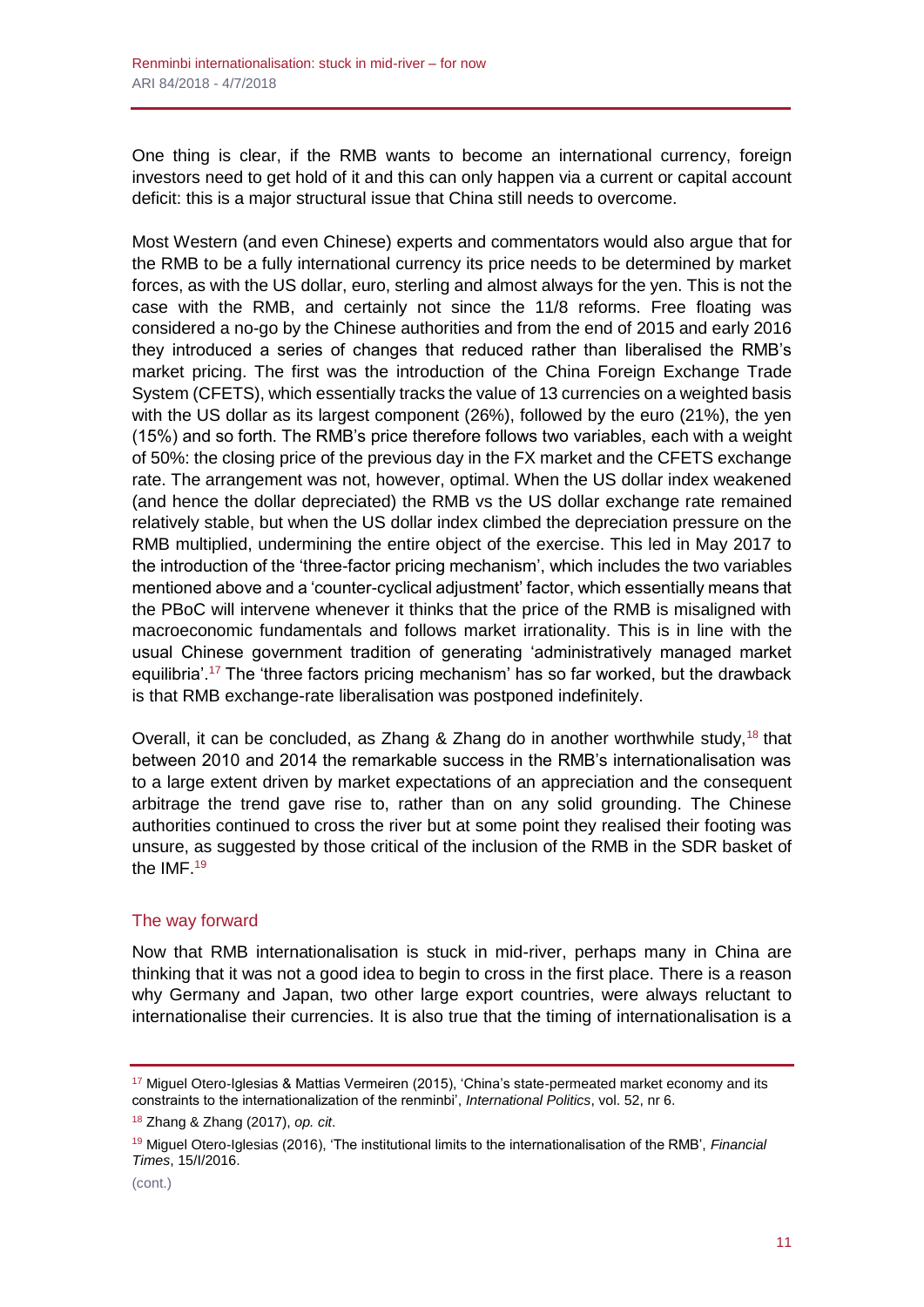key factor. Japan started the process late and it did not work.  $20$  But in normal circumstances –given its size, untapped potential and growth trajectory– there is no reason to believe that China cannot have an international currency with at least as much international market share as the euro has today. The question is: what steps should it now take? Conventional wisdom is that China needs to further liberalise its economy and financial markets. <sup>21</sup> This is the 'liberal' approach dominant among Western commentators, and also among renowned economists in China. Zhang & Zhang follow this way of thinking and propose a number of reforms to achieve what they call a 'more sustainable RMB internationalisation in the future'.

First, they suggest that China needs to continue to generate high and efficient growth, but for that to happen and to overcome the headwinds of aging, a diminishing yield of capital investment and the slowing down of total factor productivity growth, the Chinese authorities need to break up the monopoly of state-owned enterprises (SOEs), promote private entrepreneurship, liberalise domestic factor prices and improve income redistribution. Secondly, they warn that the government needs to develop and apply a more robust counter-cyclical macro-prudential policy framework to avoid a systemic banking crisis. This means that it needs to apply more market-oriented measures to deal with non-performing loans and clean up the balance sheets of banks. Third, the liberalisation of the capital account should only be gradual and once three conditions are met: (1) the full liberalisation of RMB interest rates; (2) the liberalisation of the RMB exchange rate; and (3), most importantly, opening the capital account gradually and only after the vulnerabilities in the financial system are overcome. The fourth reform, a proposal linked to (3) above, is to develop China's financial markets. In the Zhang's words, 'ultimately, the competitiveness of a currency is determined by the development and openness of the domestic financial markets'.<sup>22</sup> In particular, they say that China needs to augment its corporate and sovereign bond markets. Finally, they propose that the Chinese authorities should focus their efforts in the region. 'In the future, more real demand for the RMB would come from Asian countries, not remote European or American countries, considering the current distribution of global production networks'. In other words, before becoming an international currency, the RMB needs to become the regional currency, starting within the  $ASEAN+3^{23}$  framework.

This is the logically liberal path to attempt to cross the river; but is it the only one? Other authors, more in the international political economy tradition, have argued that in a less liberal world, and that may well be the case in the coming century, perhaps the main international currencies might not be issued by liberal regimes.<sup>24</sup> In this respect, political stability, sought by international investors, might not necessarily be provided by the rule

<sup>&</sup>lt;sup>20</sup> For a more recent take see N. Saori Katada (2018), 'Can China internationalize the RMB? Lessons from Japan', *Foreign Affairs*, 1/I/2018.

 $21$  For a recent short review, see Barry Eichengreen (2017), 'The renminbi goes global: the meaning of China's money', *Foreign Affairs*, 13/II/2017.

<sup>22</sup> Zhang & Zhang (2017), *op. cit*., p. 250.

<sup>23</sup> ASEAN+3 refers here to the 10 ASEAN countries and China, Japan and Korea.

<sup>24</sup> See Jonathan Kirshner (2014), *American Power after the Financial Crisis*, Cornell University Press, Ithaca; and Christopher A. McNally & Julian Gruin (2017), 'A novel pathway to power? Contestation and adaptation in China's internationalization of the RMB', *Review of International Political Economy*, vol. 24, nr 4, p. 599-628.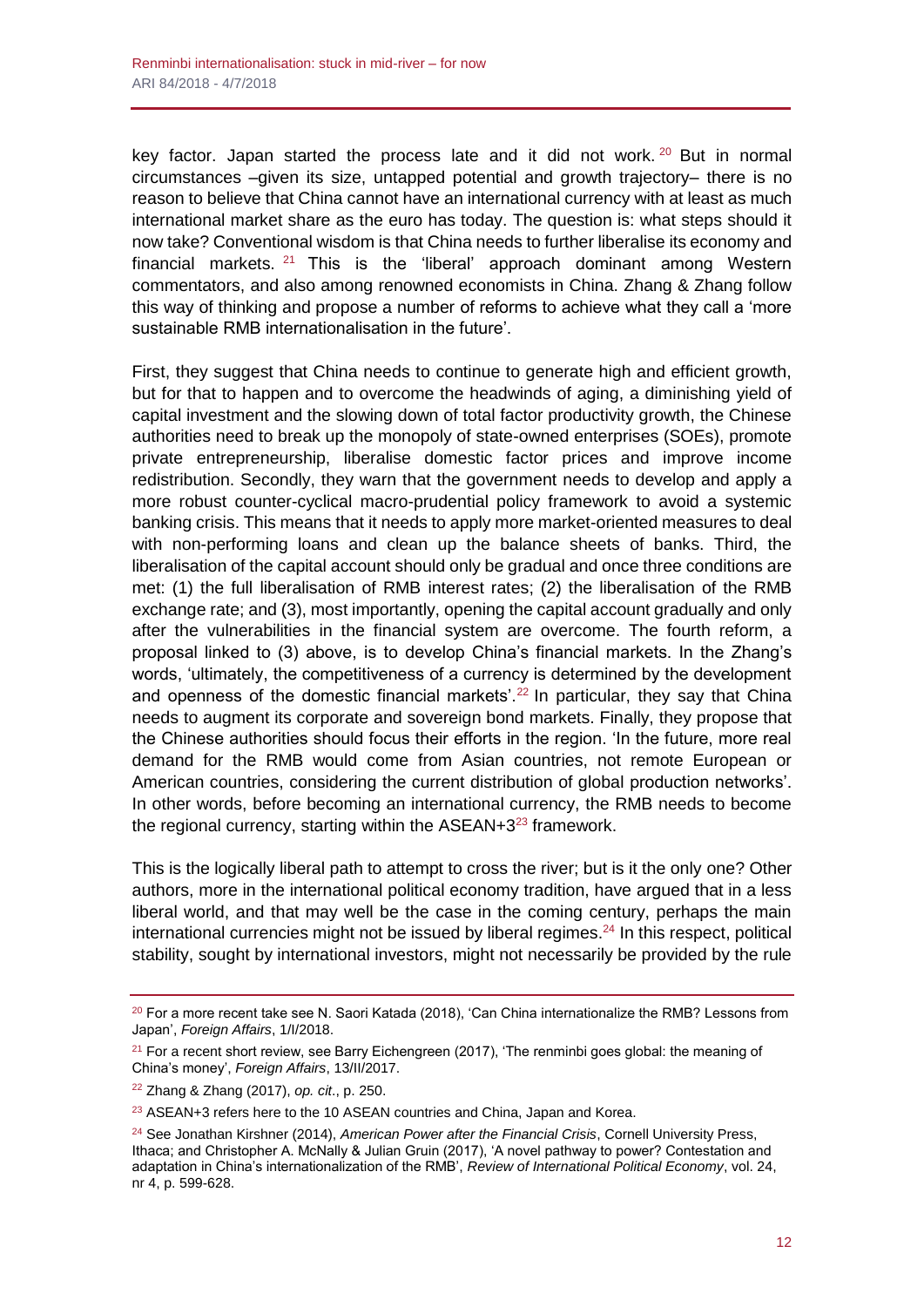of law, plural democracy and a market economy. A more illiberal, less financial-led socioeconomic framework might be equally attractive, as long as the issuing country maintains other key determinants for currency internationalisation such as a large economy, a stable macroeconomic framework and enhanced network externalities. China is already the largest trading partner for a great number of countries, and the long list of currency swap agreements between the PBoC and other central banks shows that there is both interest in and demand for good monetary relationships with the Middle Kingdom. Nonetheless, this does not avoid the structural determinant, which is that China needs to provide the world with RMB either by running a sufficiently large current-account deficit, like the US does today (but something China is reluctant to do), or a financial account deficit, which the Chinese authorities have just shown they are not that keen on either.

It is here where the Belt and Road Initiative (BRI) comes into play. The BRI is certainly the most ambitious and, for many, the most exciting foreign affairs and geopolitical project witnessed over the past few decades. The sheer size of the endeavour, with trillions of dollars to be invested in infrastructure in railroad, ports, roads, pipelines and fibre optic, is mindboggling. Many believe it is over-ambitious because it tries to connect the two ends of the Eurasian supercontinent with regions that are highly unstable. There is also the question whether most of the benefits and contracts will go to Chinese companies and leave many countries over-indebted. But China seems to be serious about the endeavour. The economic corridor in Pakistan and the creation of the Asian Infrastructure Investment Bank (AIIB) are perhaps the two most significant developments in the BRI. It is clear that for its economic size China still has very low OFDI and this will only increase in the future. This is already noted in Europe, where the debate about receiving more Chinese investment has become a hot topic in policymaking circles. Many see a danger in the rise of China, but others see great opportunities.<sup>25</sup>

As noted by a joint cooperation effort by researchers from Chatham House and the Institute of World Economics and Politics (IWEP) at the Chinese Academy of Social Sciences, European and Chinese actors can collaborate in the success of the BRI and the parallel internationalisation of the RMB. $26$  The example of the management of the AIIB, in which the Europeans are highly involved, can be a small laboratory in this regard. Much of the financing of the BRI, which attempts to be a public-private endeavour, is channelled through financial centres such as London and Frankfurt and Paris by issuing RMB-denominated bonds, for instance. In principle, much of the financing infrastructure needed for BRI to be successful, from bonds to loans to development aid, could be invoiced and settled in RMB. But for this to happen, the Chinese government would need to take the initiative and convince key actors in Asia, Europe and beyond, about the benefits of such a change. Here market inertia provides a strong headwind. Furthermore, if the RMBs gained abroad cannot be invested in China, it will always be difficult for the Chinese currency to be attractive. But the journey is long and China's interbank payment system (CIPS) is a start in creating the necessary infrastructure for the RMB to be more

<sup>25</sup> John Seaman *et al*. (2017), 'Chinese investment in Europe', ETNC Report.

<sup>26</sup> Paola Subacchi *et al.* (2017), 'The Belt and Road Initiative and the London market – the next steps in renminbi internationalization', Chatham House papers, [https://www.chathamhouse.org/publication/belt](https://www.chathamhouse.org/publication/belt-and-road-initiative-and-london-market-next-steps-renminbi-internationalization)[and-road-initiative-and-london-market-next-steps-renminbi-internationalization.](https://www.chathamhouse.org/publication/belt-and-road-initiative-and-london-market-next-steps-renminbi-internationalization)